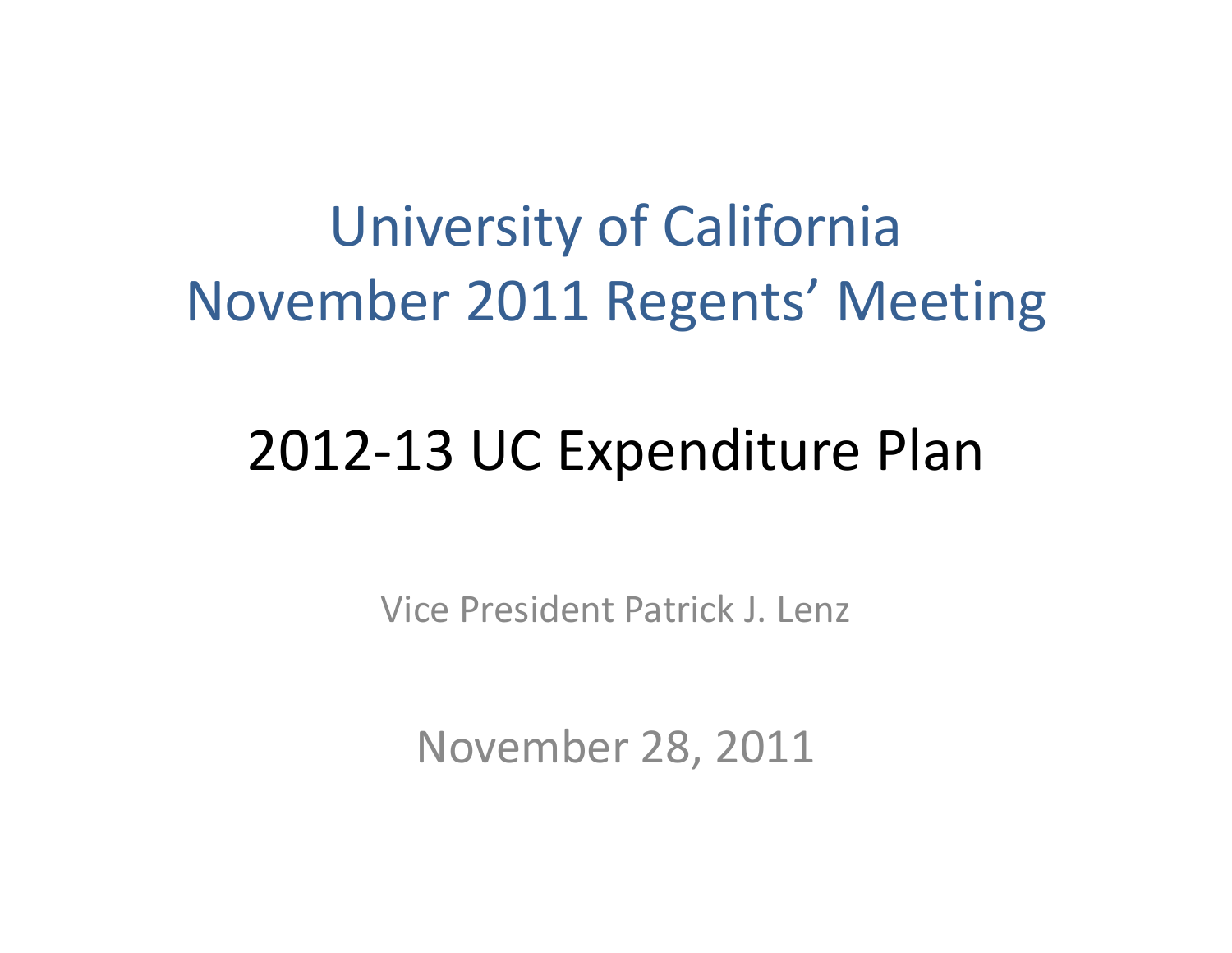#### **Today's Discussion**

- $\bullet$ ● 2011-12 State Budget Update
	- –Budget trigger, impact on 2011‐12 UC Budget
	- –Governor's proposal for pension plan reform
	- –- Overview of 2011-12 UC capital outlay
- $\bullet$  Proposed 2012‐13 Operating Budget Expenditure Plan ‐‐ UC's request to the State
	- – $- \;$  NO ACTION ON TUITION
	- –No assumptions on State support until release of Governor's January Budget
	- –Expenditure plan represents Regents' 2012-13 UC Budget funding priorities
	- –Update on administrative efficiencies, cost savings, and increasing alternative revenues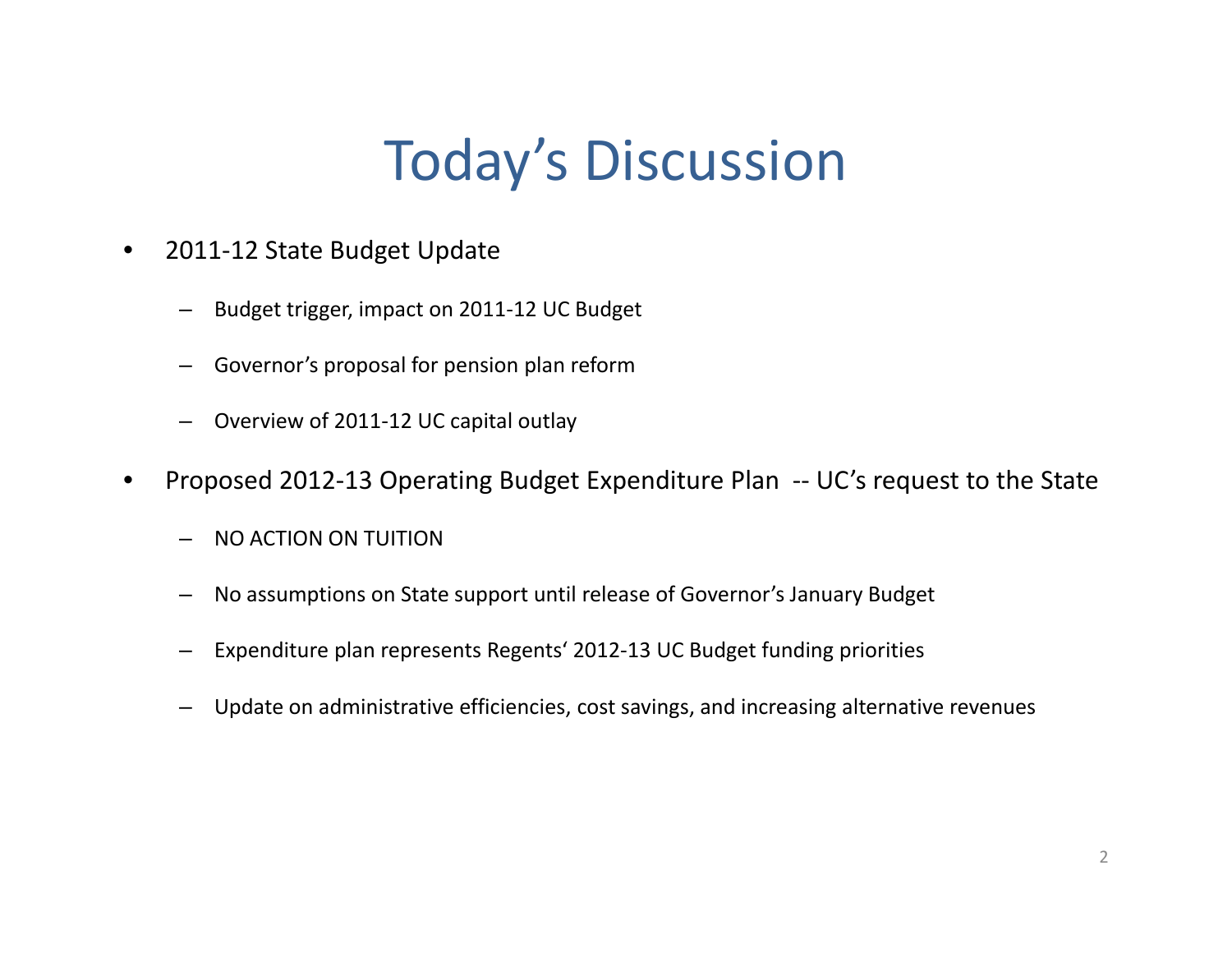## LAO State Fiscal Outlook

- LAO released their State Fiscal Outlook on November 17, 2011
- State faces <sup>a</sup> \$3 billion budget deficit in 2011‐ 12 fiscal year
- LAO revenue assumptions would result in \$2 billion in "Trigger Reductions"
- LAO projecting \$9.8 billion state operating short‐fall in 2012‐13 fiscal year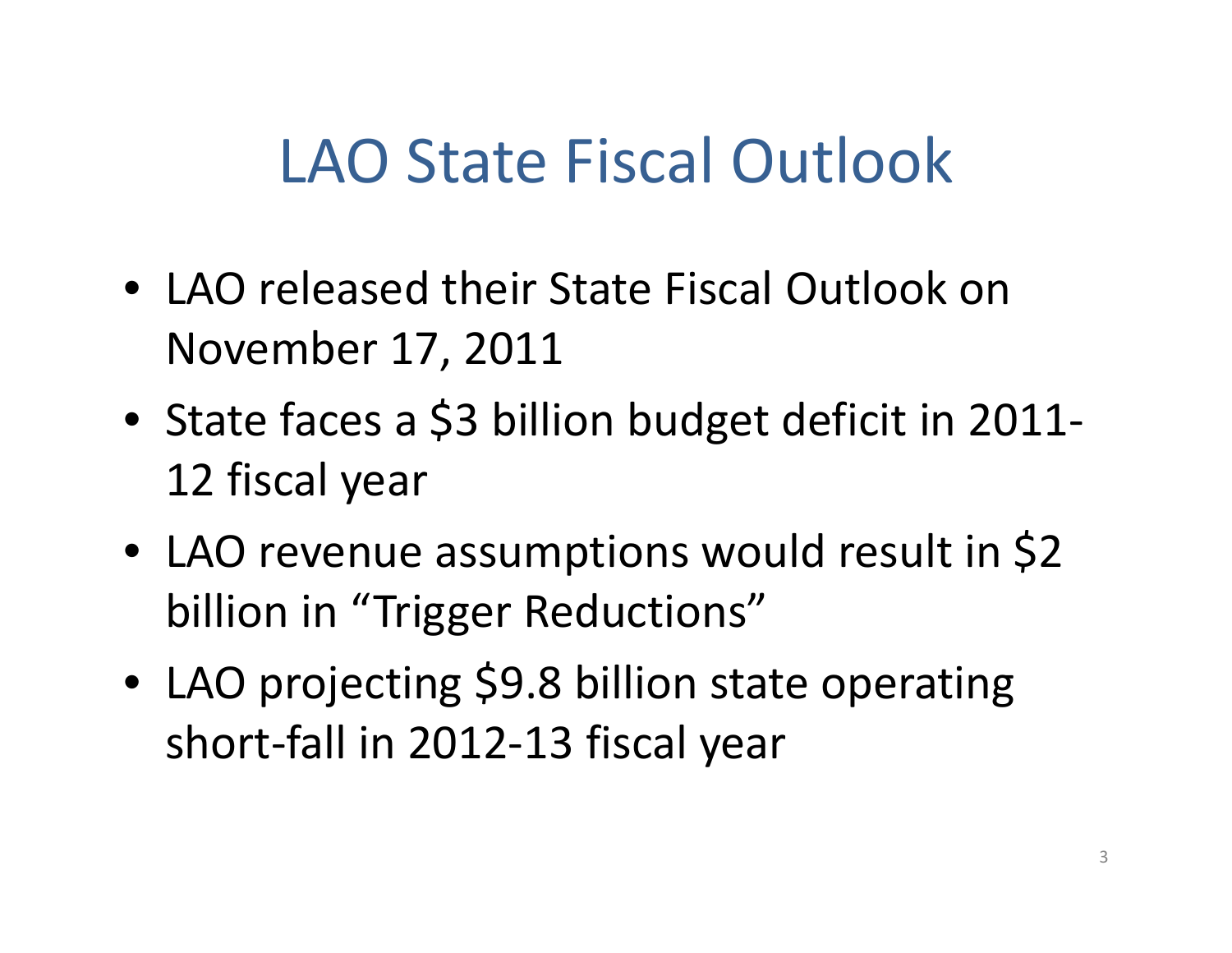# Budget Update

- UC 2011‐<sup>12</sup> support budget reduced by \$650 million, base budget now \$2.37 billion
- LAO 2011‐12 revenue assumptions resulted in DOF indicating they will pull the "Budget Trigger"
- DOF action will result in \$100 million reduction to UC support budget
- UC will manage \$100 million cut on <sup>a</sup> "one‐time basis"
- Request DOF to treat \$100 million reduction as <sup>a</sup> "one‐time" cut to the UC budget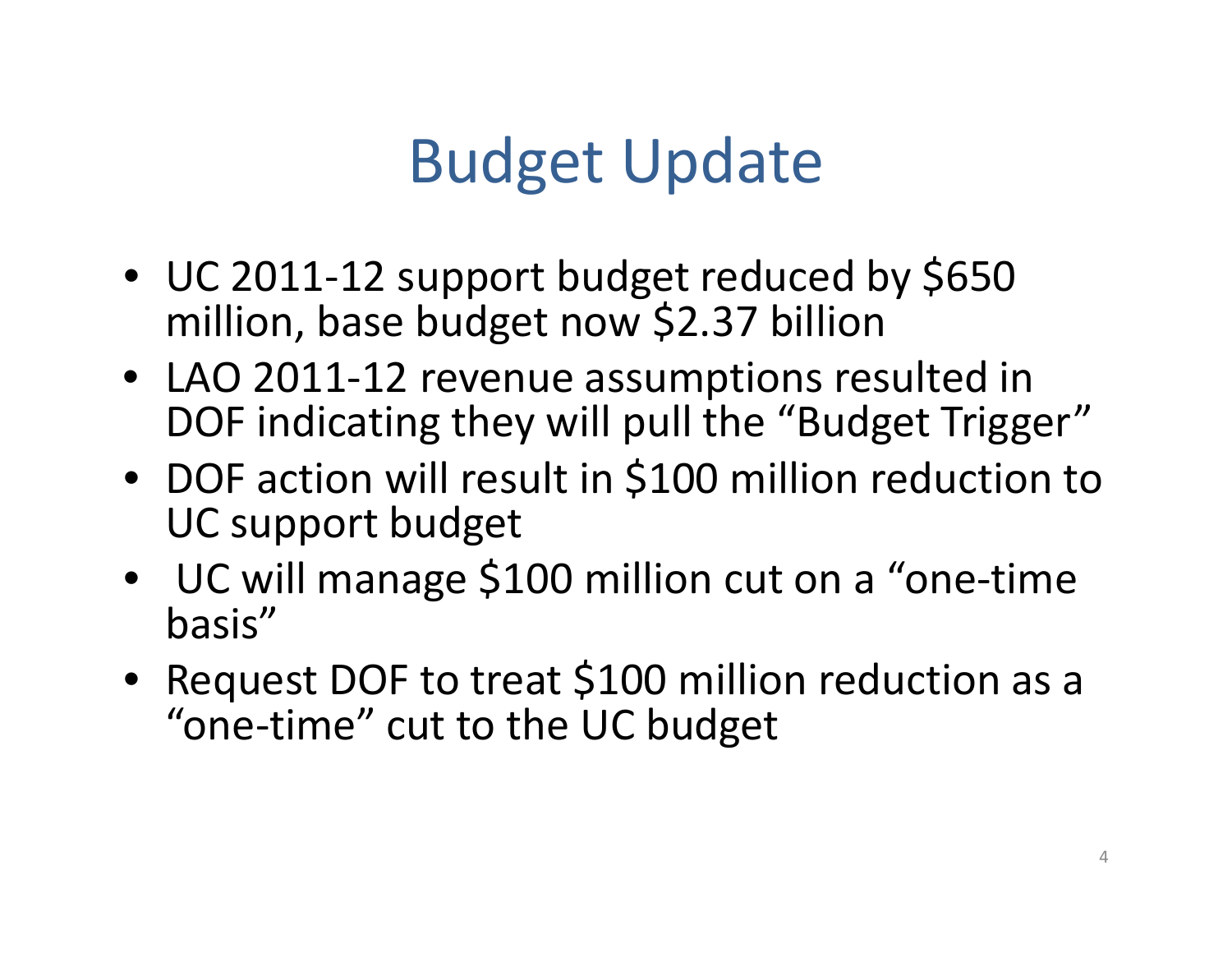## UC's 2011-12 Budget Shortfall



Dollars in millions.

\* Annualized revenue impact.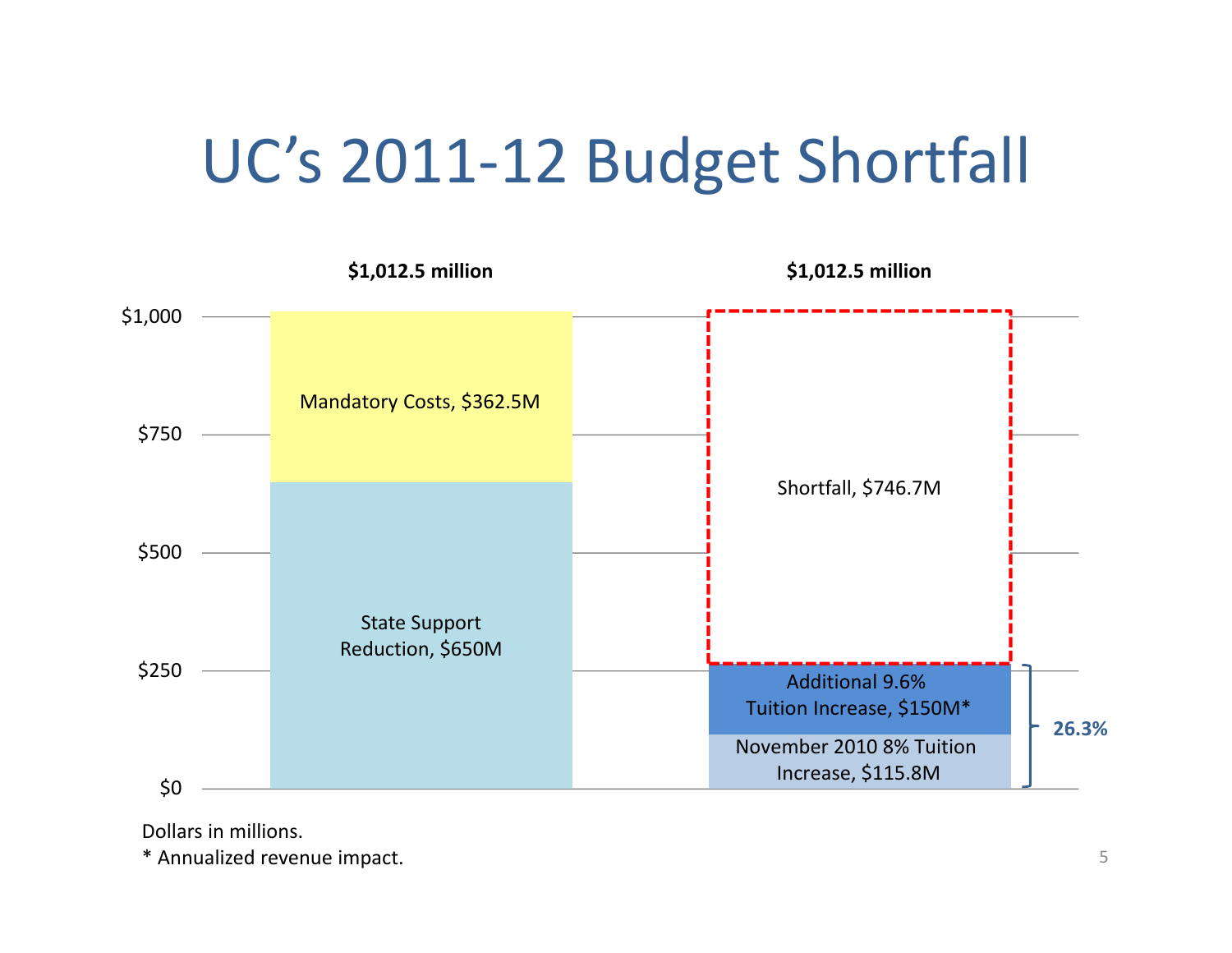# Working Smarter

- Continue to pursue goal of achieving \$500 million in positive fiscal impacts through operational excellence
- Projects include:
	- $-$  Enterprise Risk Management (ERM)
	- $-$  Liquidity Management
	- –UC Campus Connexions
	- UC Travel Insurance Program (UC TRIPS)
	- UC Equipment Maintenance Insurance Program (UCEMIP)
	- Statewide Energy Partnership Program
	- –Purchase Card Program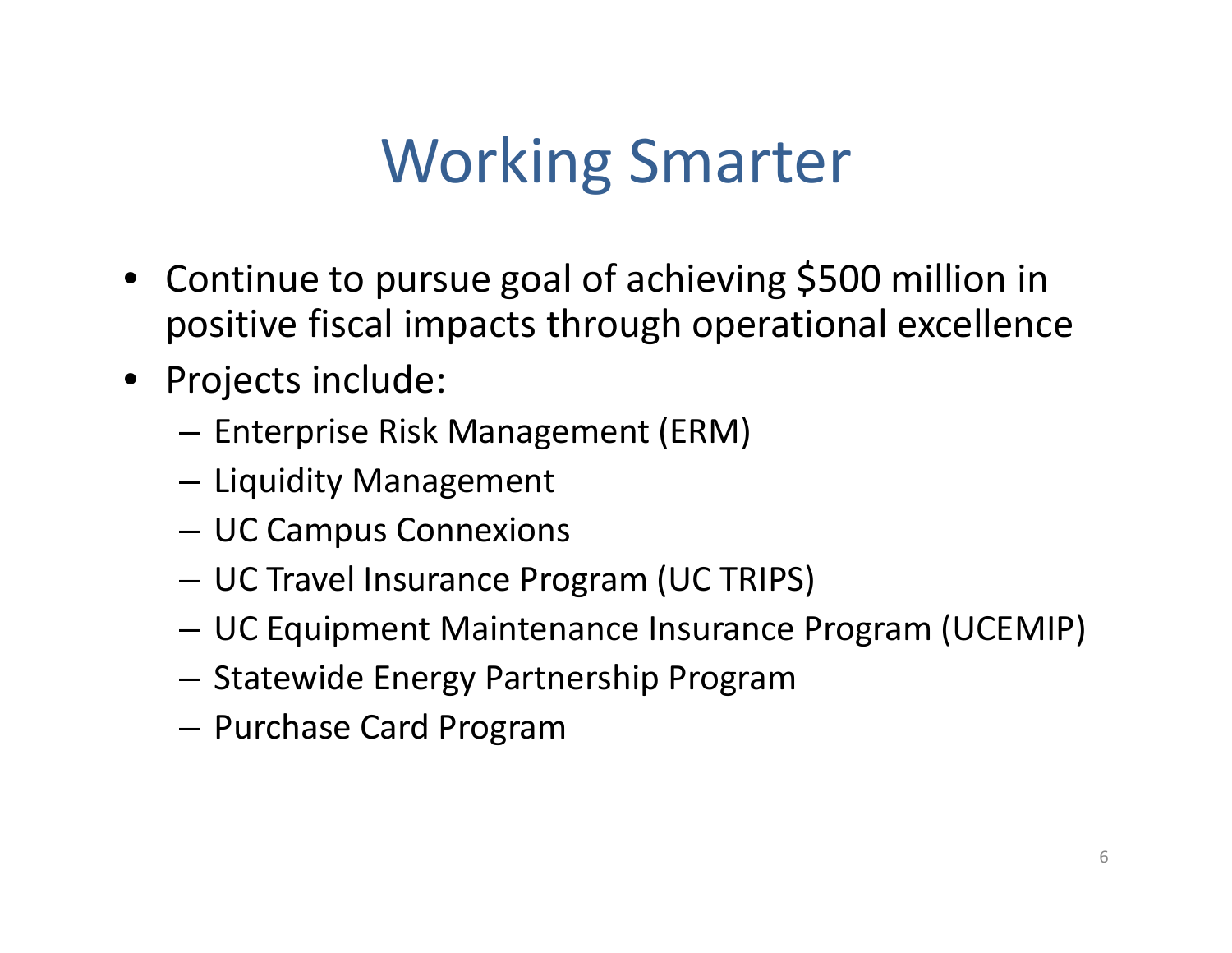#### Per‐Student Average Expenditures for Education



Average inflation-adjusted resources per general campus student.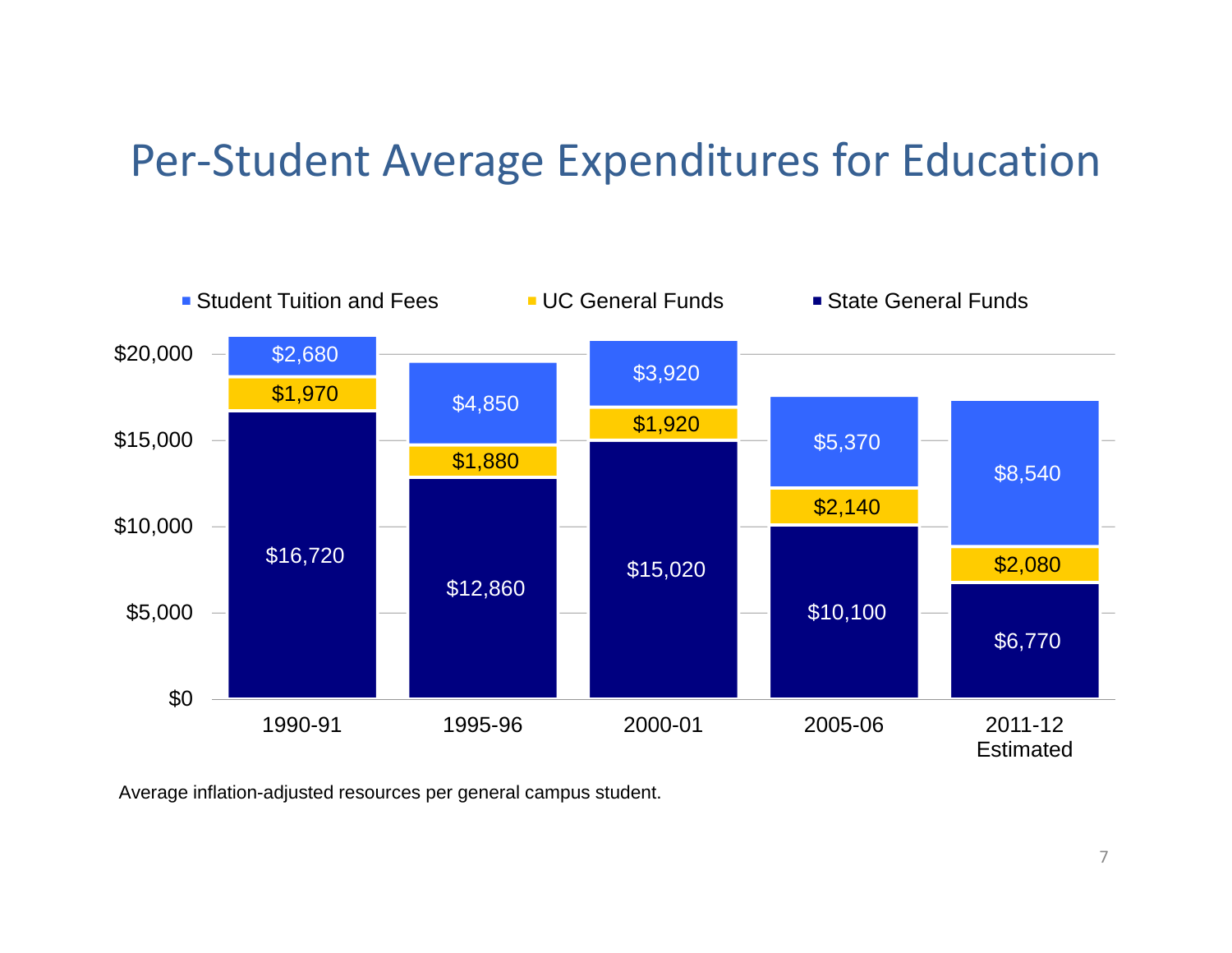#### Proposed 2012‐13 Expenditure Plan

- Key elements of the Plan
	- – $-$  Enrollment growth and instructional programs
	- –Compensation and employee health benefits
	- Contributions to UCRP
	- $-$  Employee health benefits
	- Deferred maintenance
	- –Non‐salary cost increases
	- –— Preserving quality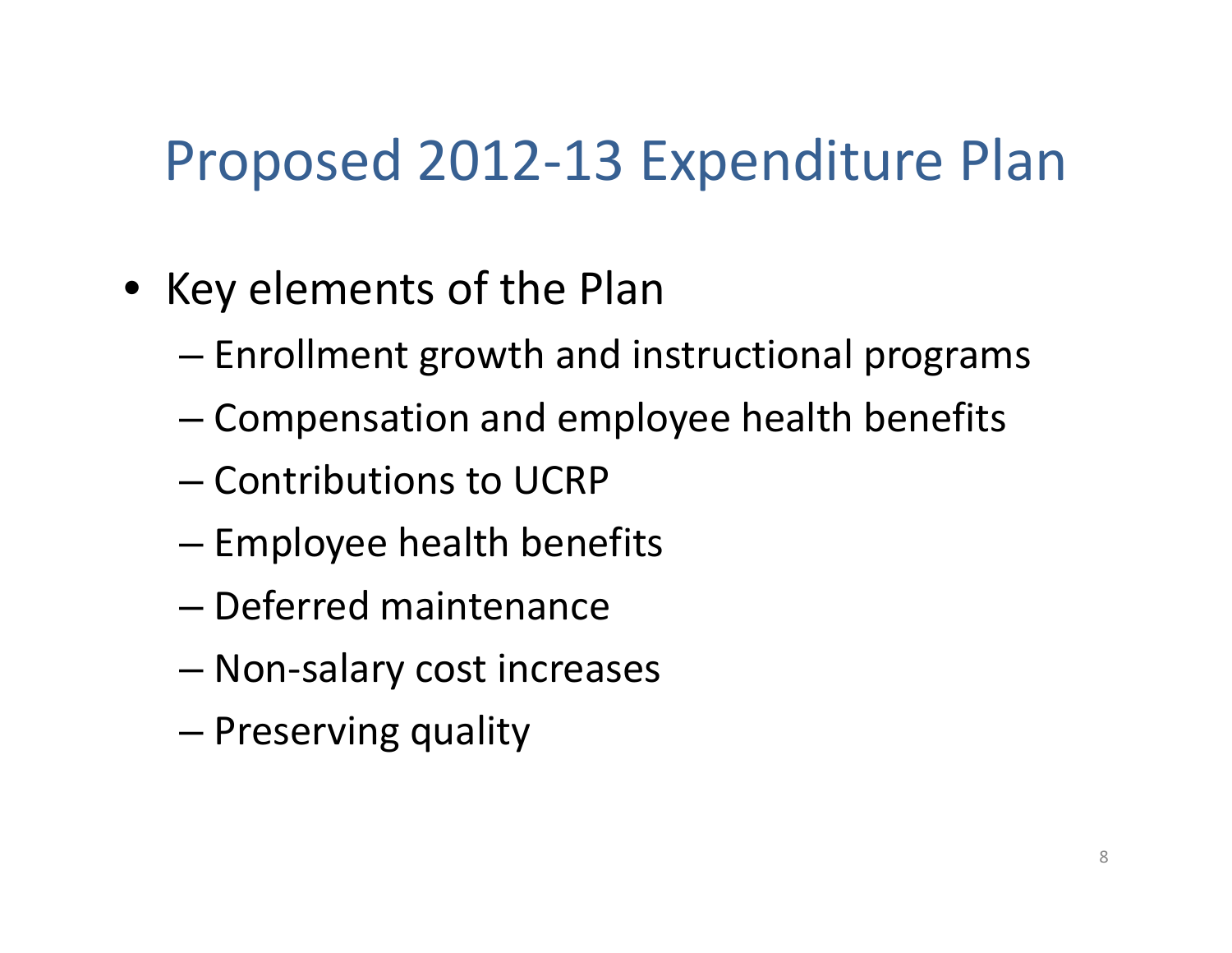Enrollment Growth and Instructional Programs

- **Plan calls for modest enrollment growth of 1% in 2012‐13, an increase of 2,100 students (FTE), \$36.6 million.**
- Enrollment funding includes support for expanded health sciences enrollments:
	- – \$825,000 for PRIME (Programs In Medical Education)
	- – $-$  \$4.8 m for additional nursing students
	- – $-$  \$15 million for UC Riverside School of Medicine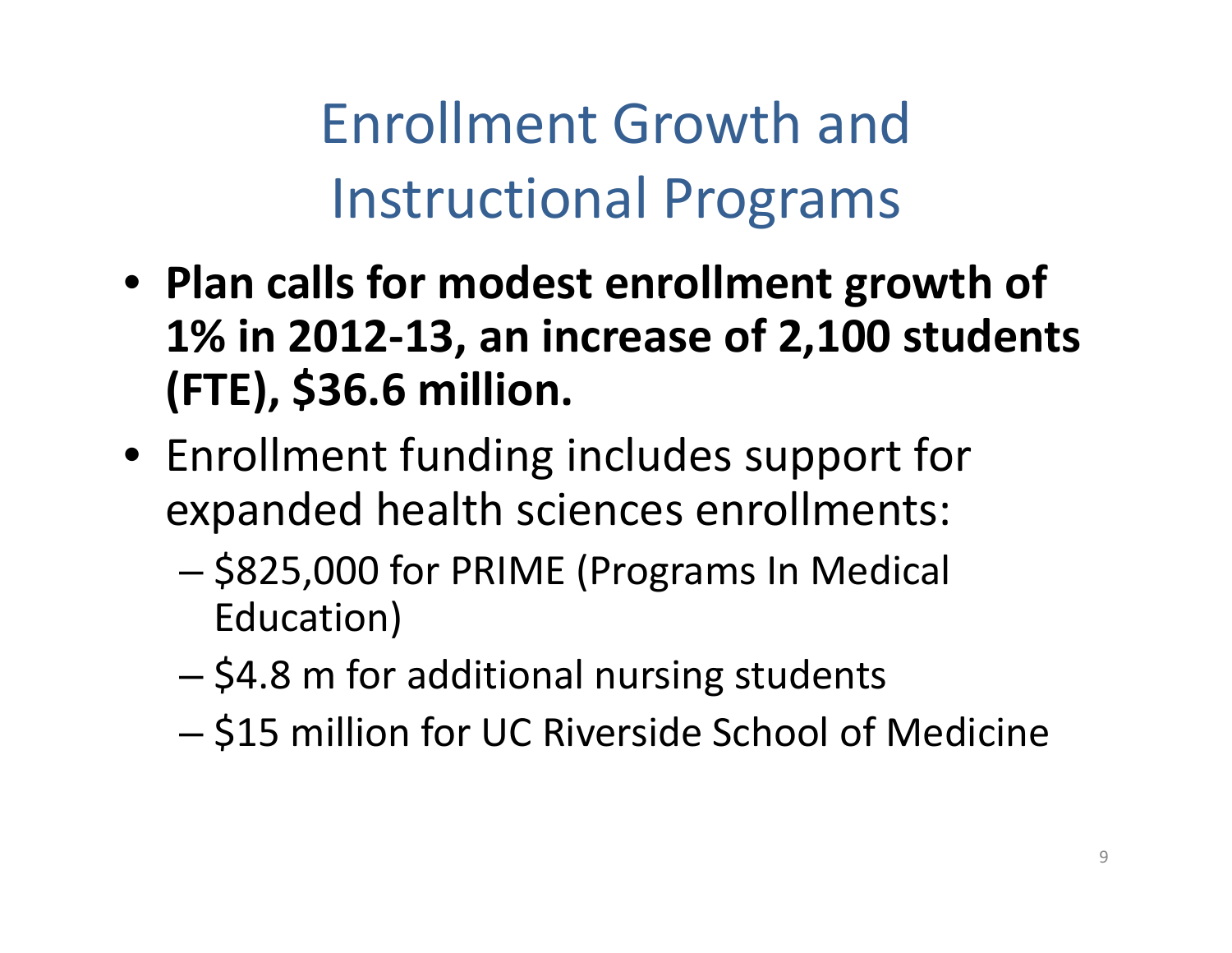Compensation and Employee Health Benefits

**Plan calls for:**

- **\$97.6 million for <sup>a</sup> 3% salary increase for UC's core academic and staff employees**
- **\$22.8 million in employer costs related to employee health benefits (assumes <sup>a</sup> 7% increase in these costs)**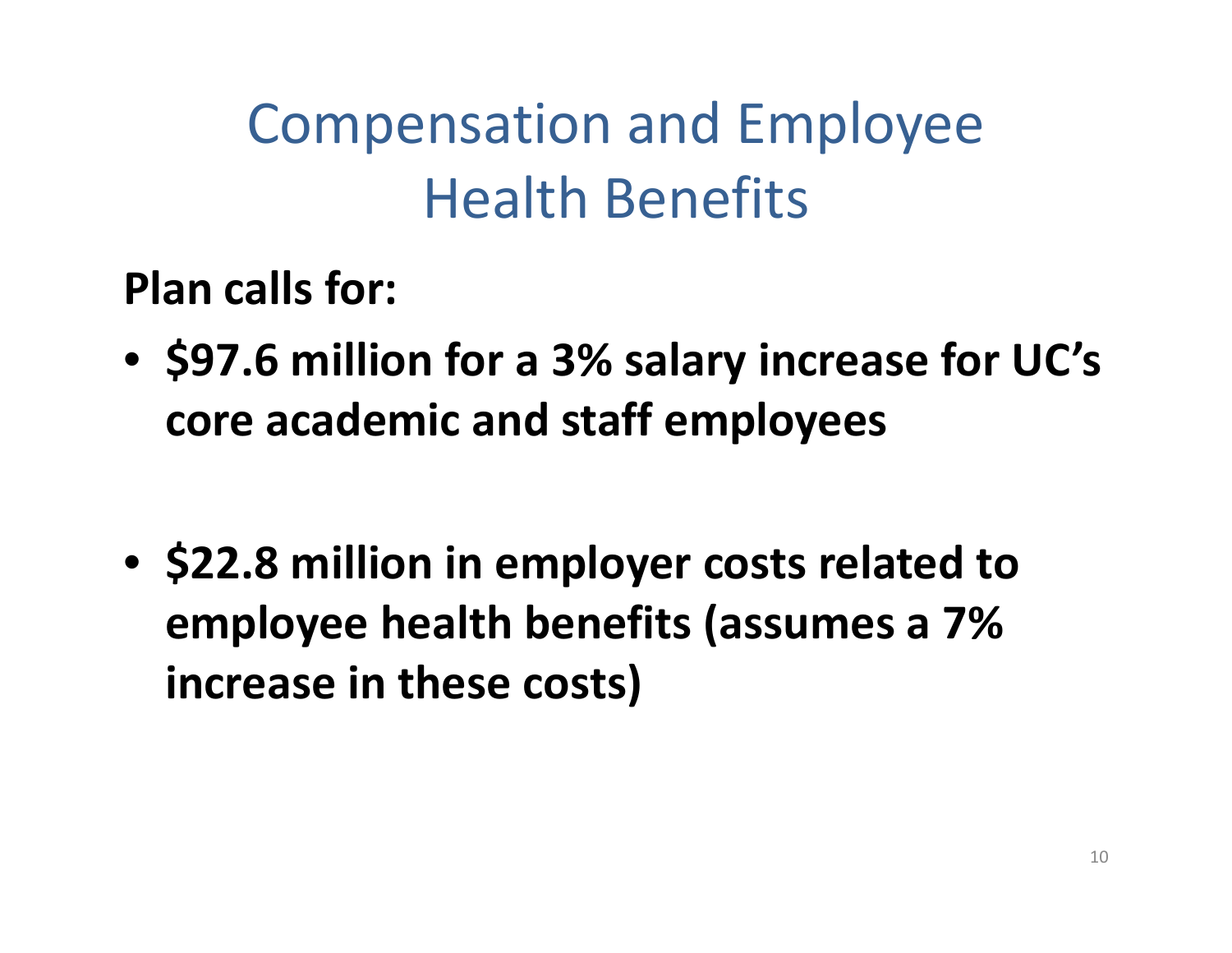## Contributions to UCRP and Retiree Health Program

- University of California Retirement Plan provides pension benefits for nearly 56,000 retirees and survivors and has nearly 16,000 active employee members
- Retiree health benefits are expected to cost more than \$270 million in 2011‐12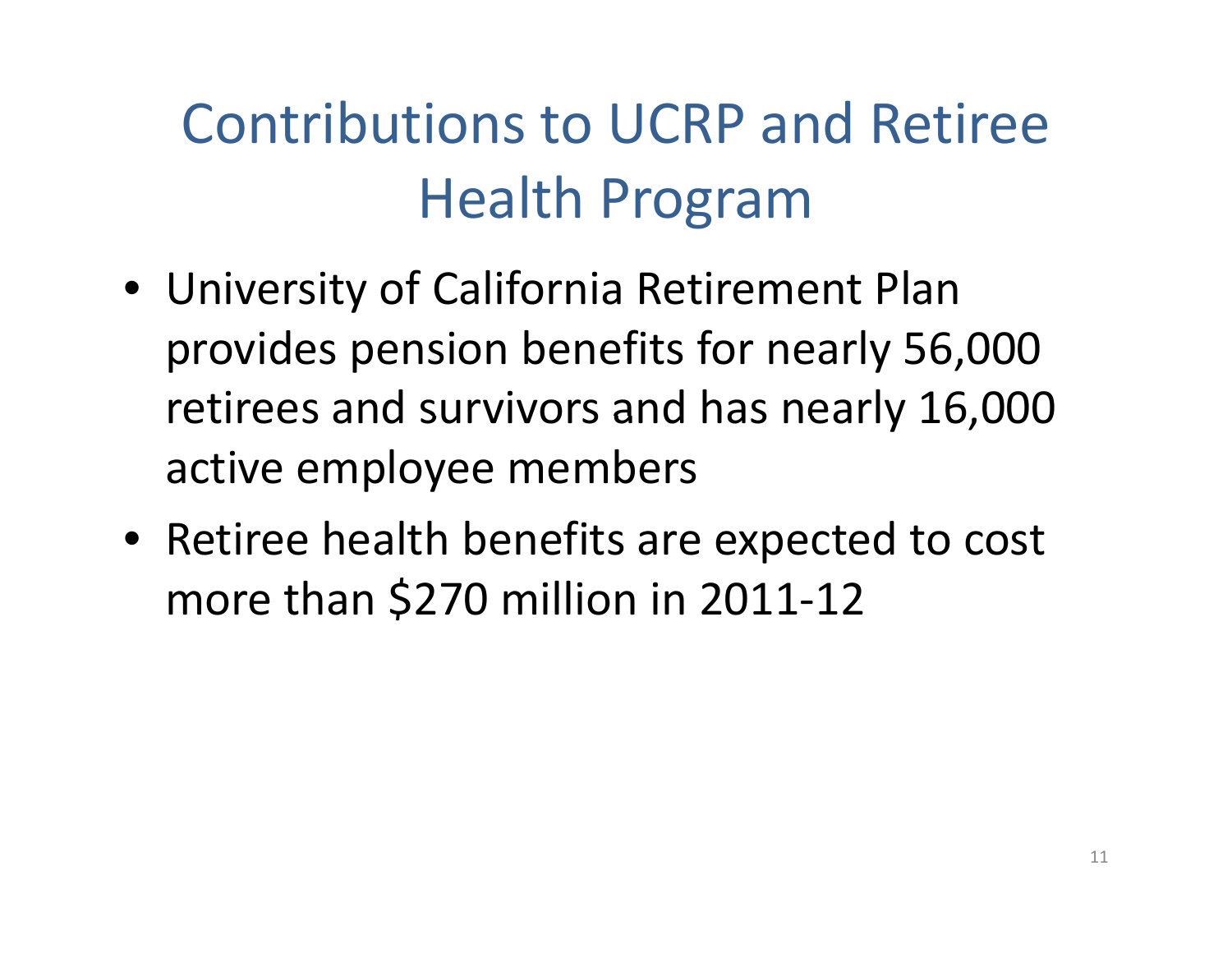## Deferred Maintenance

- Nearly 60% of UC's state-eligible space is more than 30 years old
- The State has provided no funding for deferred maintenance since 2002‐03
- **The plan calls for \$25 million annually in the operating budget for deferred maintenance f di un ng**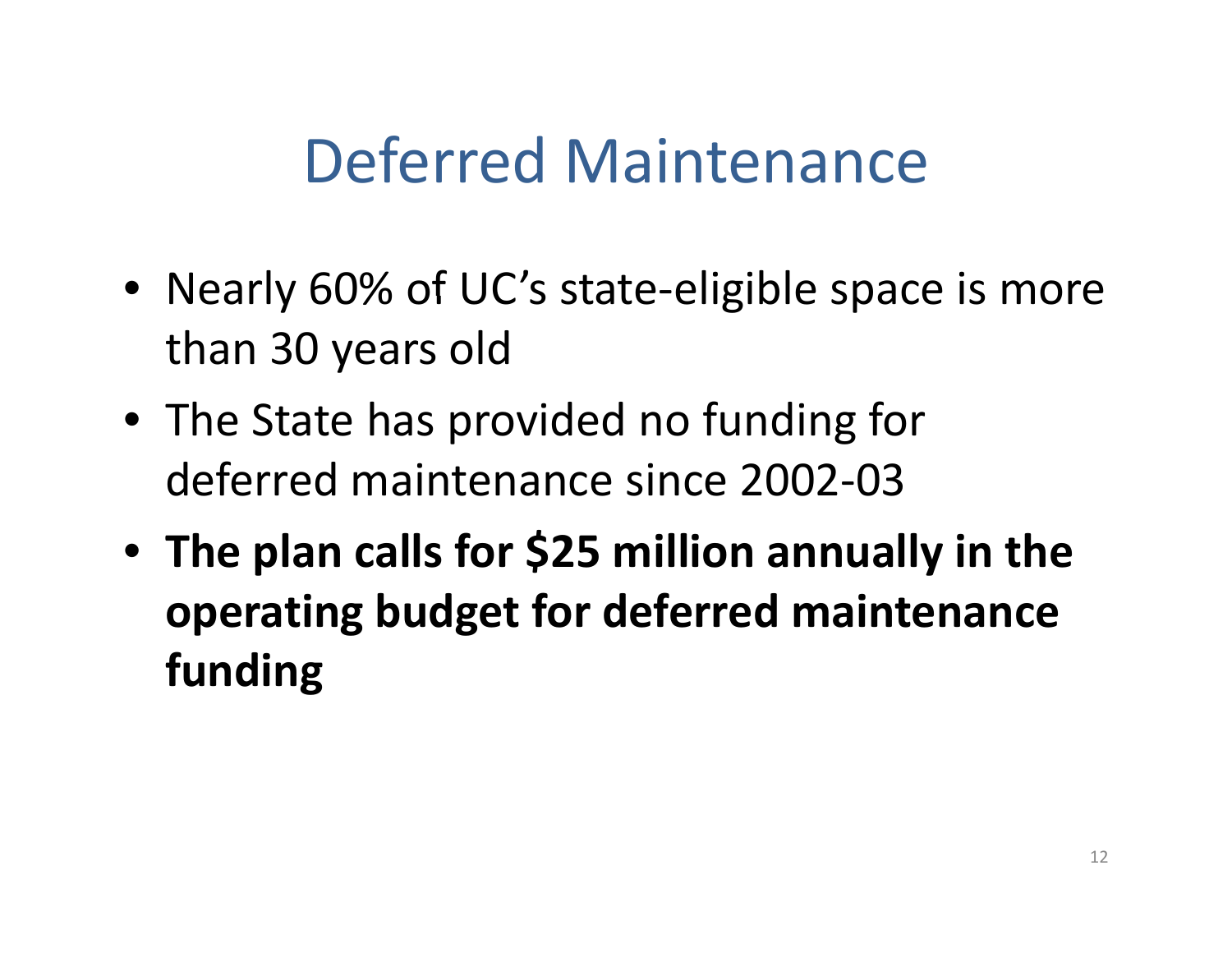## Non‐salary Cost Increases

- The State has not funded non-salary price increases for several years
- Moreover, costs of certain areas of UC's budget, such as purchased utilities, have risen much faster than inflation
- **The plan calls for \$21.8 million to cover the cost increases in non‐salary items, including:**
	- – $-$  Institutional equipment
	- –Library materials
	- Purchased utilities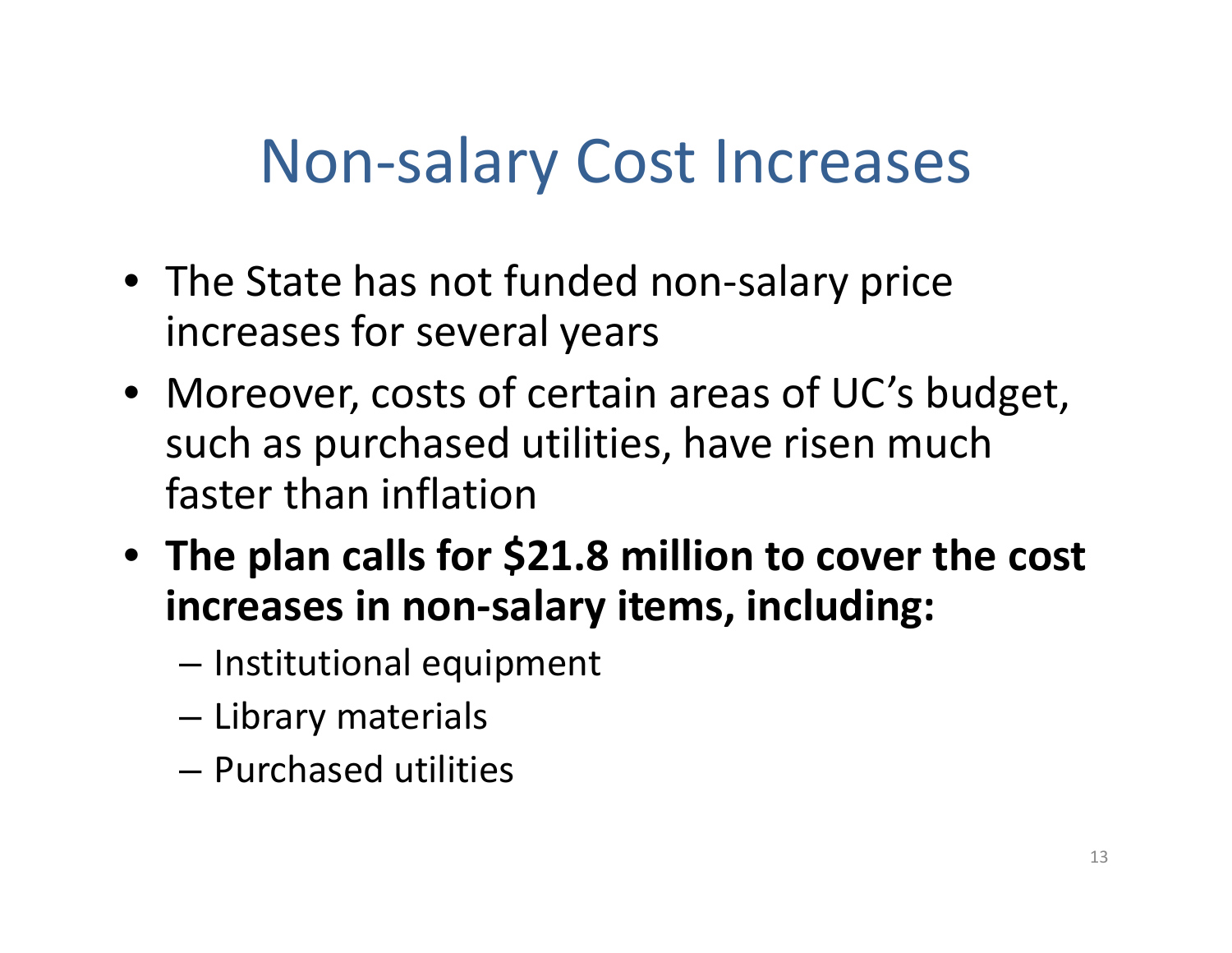## Preserving Quality

- **Plan calls for reinvestment in areas critical toacademic quality, \$310 million**
- Will allow us to, for example:
	- – $-$  Fill faculty positions which had been deferred
	- –Restore eliminated course offerings
	- Reduce class sizes
	- – $-$  Increase competitiveness of graduate student support
	- –— Reinvest in library materials
	- –Purchase modern instructional equipment
	- – $-$  Reinvest in quality of campus life for students (extend service hours, restore academic support services, etc.)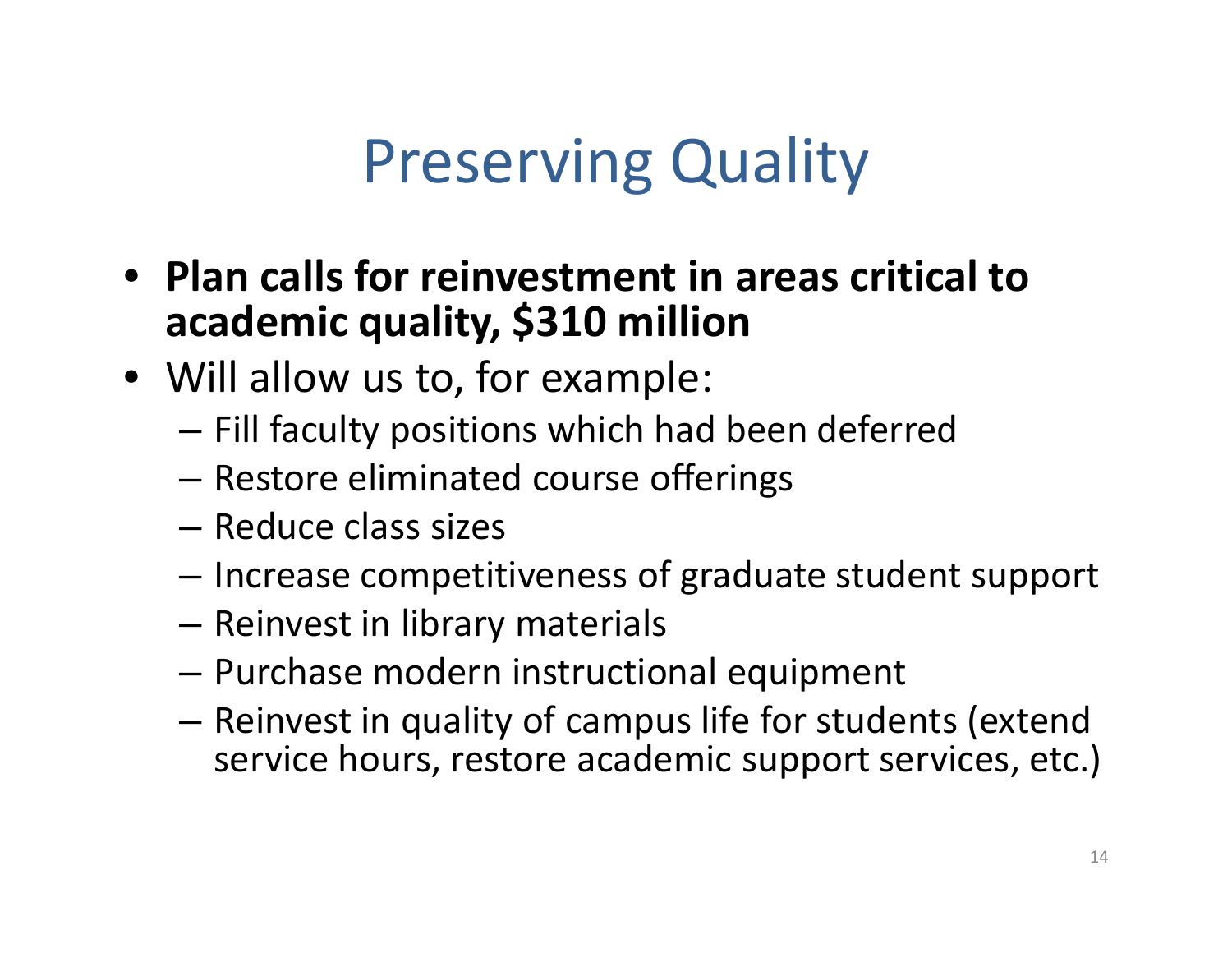# 2012‐13 UC Capital Outlay Request

- UC identified \$1.13 billion in state funded capital outlay need
- DOF returned all UC Capital Outlay, Budget Change Proposals (CO, BCP's)
- UC working with DOF on alternative financing of future capital facility projects
- UC prepared to identify long‐term capital facility needs in the event of <sup>a</sup> November 2012, General Obligation bond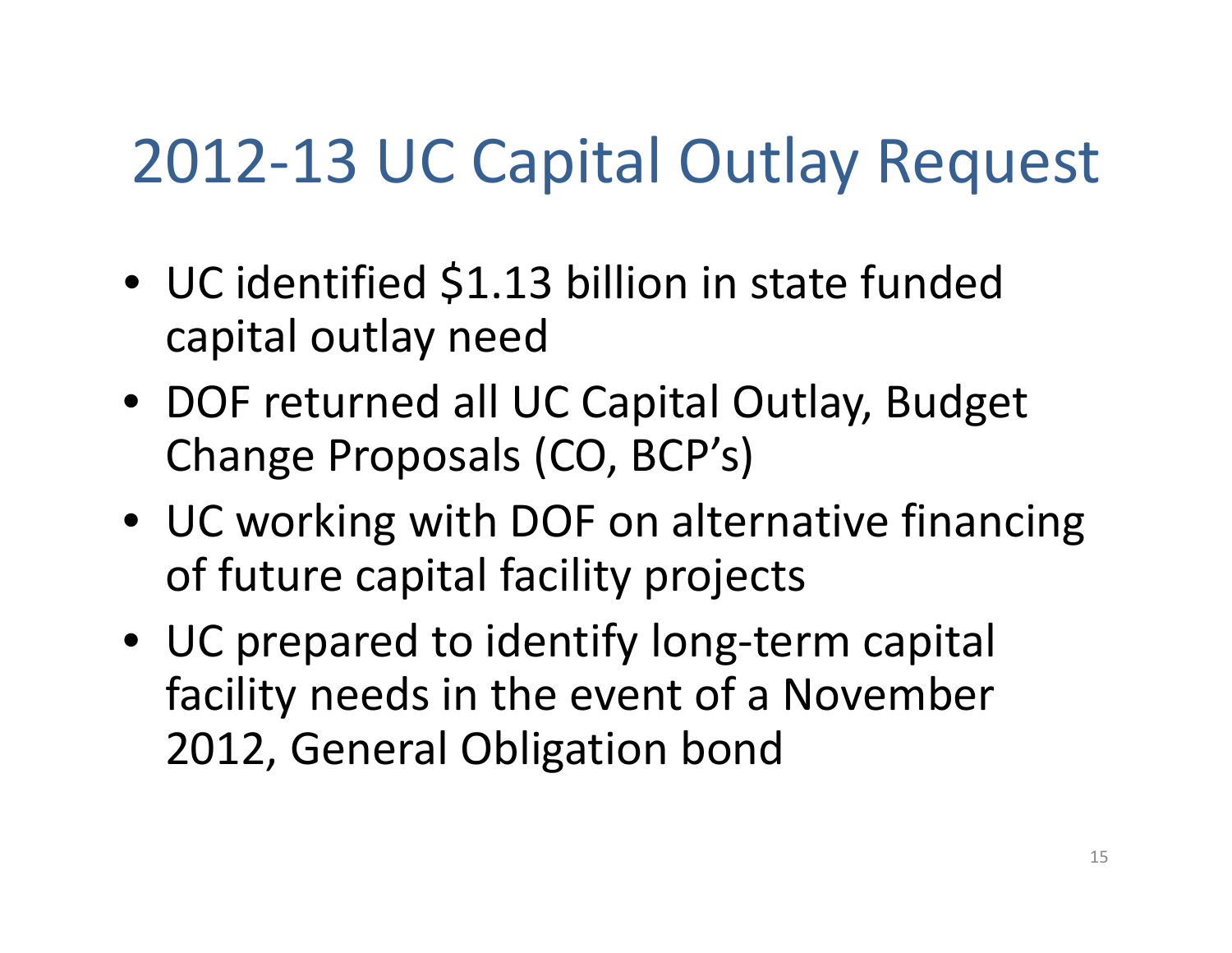#### State 2012‐13 Capital Outlay Objectives



- Total UC State capital proposal for 2012‐13 is \$1.13 billion
- Over half supports critical seismic and life‐safety needs
- Includes projects previously proposed but not included in State Budgets for past four years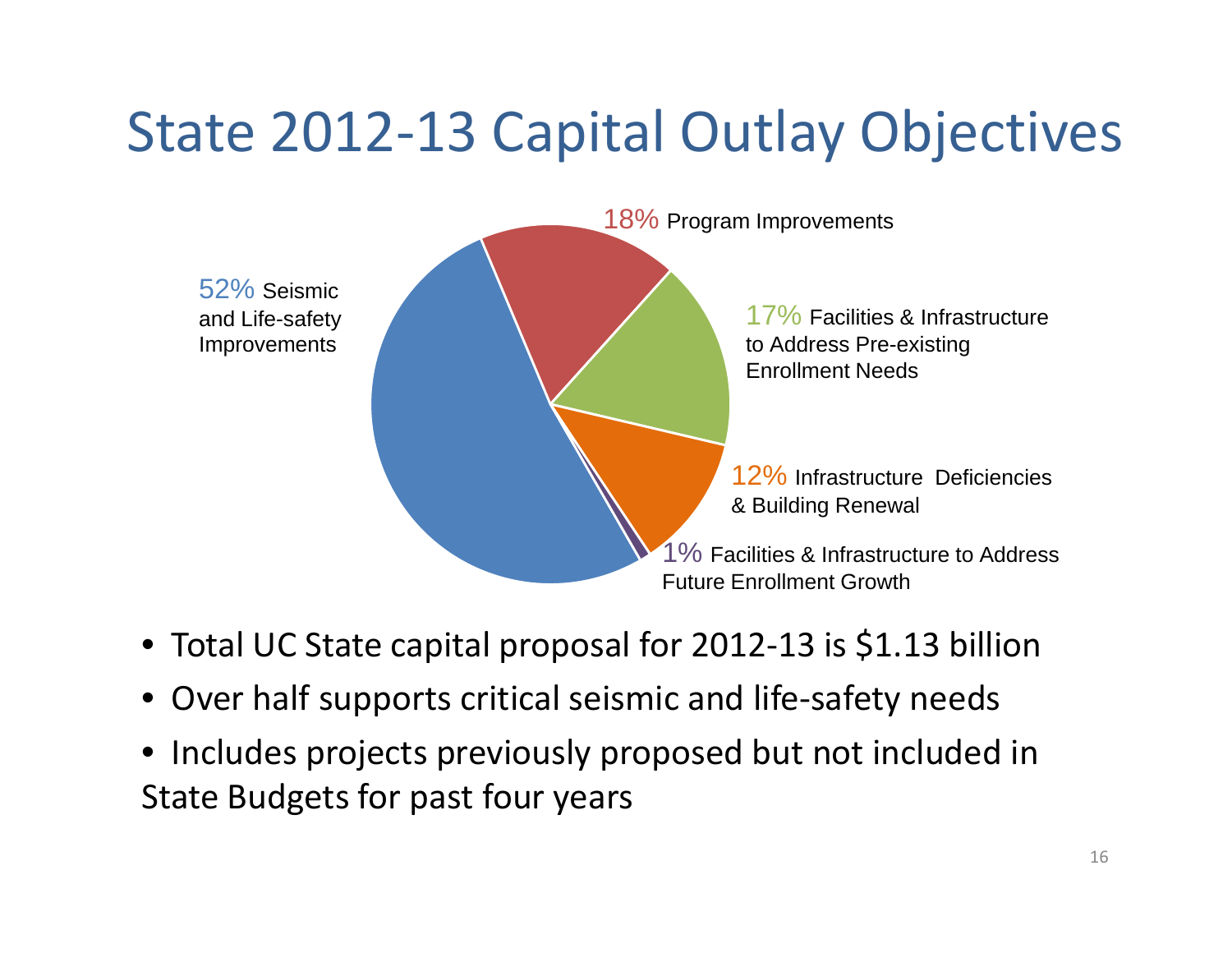#### Capital Renewal Needs



The building boom in the 1950s and 1960s drives the rising